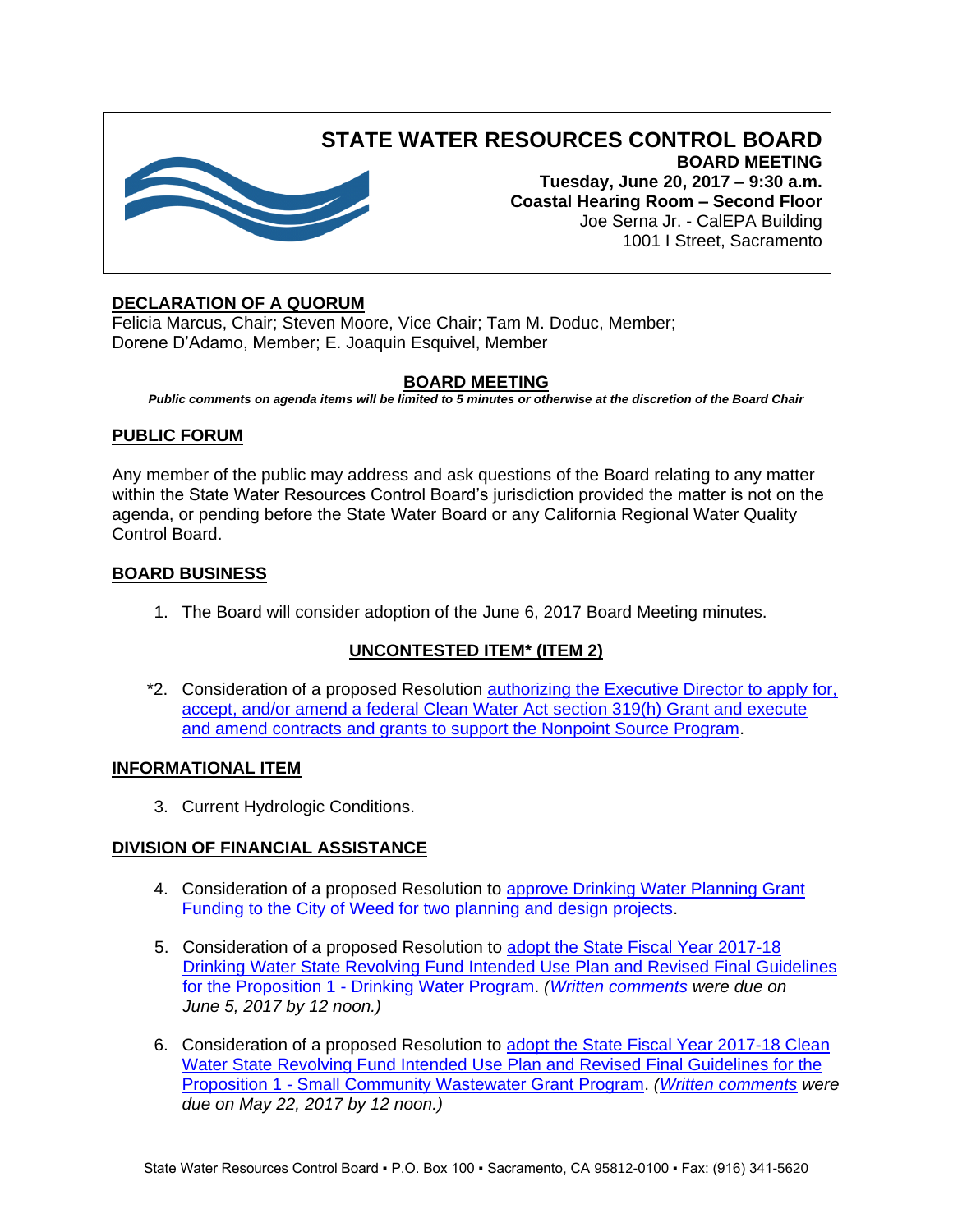# **INFORMATIONAL ITEMS**

- 7. [Staff report on the 2016 California Water Data Challenge.](http://www.waterboards.ca.gov/board_info/agendas/2017/jun/062017_7.pdf)
- 8. Report from the [Statewide Advisory Committee on Cooling Water Intake Structures](http://www.waterboards.ca.gov/board_info/agendas/2017/jun/062017_8.pdf)  with recommendations regarding implementation schedules contained In the Water [Quality Control Policy on the Use of Coastal and Estuarine Waters for Power Plant](http://www.waterboards.ca.gov/board_info/agendas/2017/jun/062017_8.pdf)  [Cooling.](http://www.waterboards.ca.gov/board_info/agendas/2017/jun/062017_8.pdf)
- 9. Presentation of [2015 California Recycled Water Survey Results.](http://www.waterboards.ca.gov/board_info/agendas/2017/jun/062017_9.pdf)
- 10. Overview of the [California EcoRestore.](http://www.waterboards.ca.gov/board_info/agendas/2017/jun/062017_10.pdf)
- 11. Update on recent scientific findings for the Bay-Delta Estuary.
- 12. Reservoir Flood Control Storage Rules and work being done to modernize Flood Management Rules at Sonoma County Water Agency's Lake Mendocino.
- 13. Board Member Report.
- 14. Executive Director's Report.

## **CLOSED SESSION Closed Sessions are not open to the Public**

### **OFFICE OF CHIEF COUNSEL**

The Board may meet in closed session to deliberate on procedural or substantive decisions to be reached in the proceeding to consider the joint Petition filed by the California Department of Water Resources and the U.S. Bureau of Reclamation to add three new points of diversion and/or points of rediversion of water to specified water right permits for the State Water Project and the Central Valley Project associated with the California WaterFix Project. (This closed session is authorized under Government Code section 11126, subdivision (c)(3))

### **PERSONNEL**

The Board will meet in closed session to discuss the appointment, evaluation of performance, or dismissal of a public employee or to hear complaints or charges brought against that employee by another employee unless the employee requests a public hearing. (This closed session is authorized under Government Code section 11126, subdivision (a)(1).)